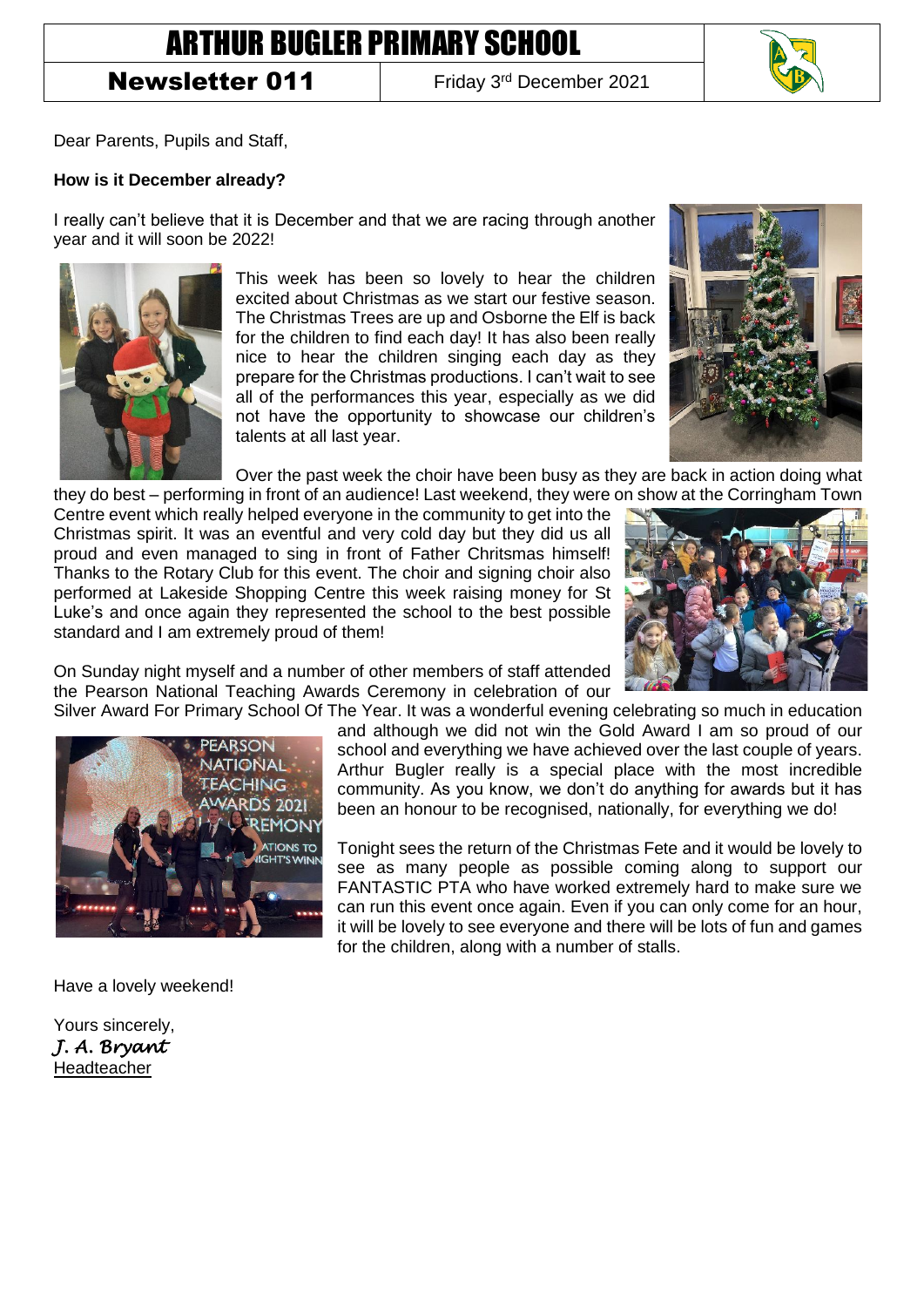|  | <b>ATTENDANCE</b>                      |                |                    |        |
|--|----------------------------------------|----------------|--------------------|--------|
|  | <b>Lower School</b>                    | <b>Class 7</b> | <b>Mrs Scott</b>   | 98.66% |
|  | <b>Upper School</b>                    | Class 13       | <b>Miss Stoten</b> | 96.88% |
|  | <b>Congratulations to all classes!</b> |                |                    |        |
|  | <b>Whole School Attendance</b>         |                | 90.61%             |        |

|              | <b>Discos</b>                                                                                                                                                                                                                                                                                                                                                                                                   |
|--------------|-----------------------------------------------------------------------------------------------------------------------------------------------------------------------------------------------------------------------------------------------------------------------------------------------------------------------------------------------------------------------------------------------------------------|
|              | The KS2 school discos are on the Wednesday 8 <sup>th</sup> December.                                                                                                                                                                                                                                                                                                                                            |
|              | Years 3 & 4 will attend from 4pm until 5:30pm<br>Years 5 & 6 will attend from 5:45pm until 7:15pm                                                                                                                                                                                                                                                                                                               |
| <b>DISCO</b> | Tickets are £5 and this must be paid via the School Gateway app by $3^{rd}$<br>December at the latest.<br>Payment covers entry, entertainment from AJ, a drink & a snack plus a goody<br>bag to take home. Please see SchoolComms letter dated 16 <sup>th</sup> November for all<br>the details.<br>Please note that this is a change from the original date that was sent out at the<br>beginning of the term. |

|                                            | <b>Christmas Performances</b>                                                                                                                       |
|--------------------------------------------|-----------------------------------------------------------------------------------------------------------------------------------------------------|
| <b>Christmas</b><br>Peformance<br>Reminder | We are so pleased that the Christmas Performances can still go ahead, but<br>please remember to wear a face covering whilst in the school building. |
|                                            | Numbers are still being restricted to 2 people per family.                                                                                          |
|                                            |                                                                                                                                                     |

|                     | <b>Safeguarding Concerns</b>                                                                                                                                                                                                                                                                                                    |
|---------------------|---------------------------------------------------------------------------------------------------------------------------------------------------------------------------------------------------------------------------------------------------------------------------------------------------------------------------------|
| <b>SAFEGUARDING</b> | If you ever have any safeguarding concerns please contact the office via email<br>using admin.abp@osborne.coop. The email should be for the attention of a<br>Designated Safeguarding Lead. As a school we have a responsibility to keep<br>everyone safe so please get in touch sooner rather than later if you are concerned. |

| LETTERS SENT HOME / E-MAILED THIS WEEK                                                                                                                                                                                                                                 |
|------------------------------------------------------------------------------------------------------------------------------------------------------------------------------------------------------------------------------------------------------------------------|
| All Years - Covid-19 Update<br>All Years - Christmas Performances Update<br>All Years - Term Dates 2022/2023<br>All Years - Chrismas Shop Mop-Up session (Mon 6 <sup>th</sup> Dec)<br>Year 3 - 6 - Christmas Disco Reminder<br>Year 6 - Height and Weight Check Letter |